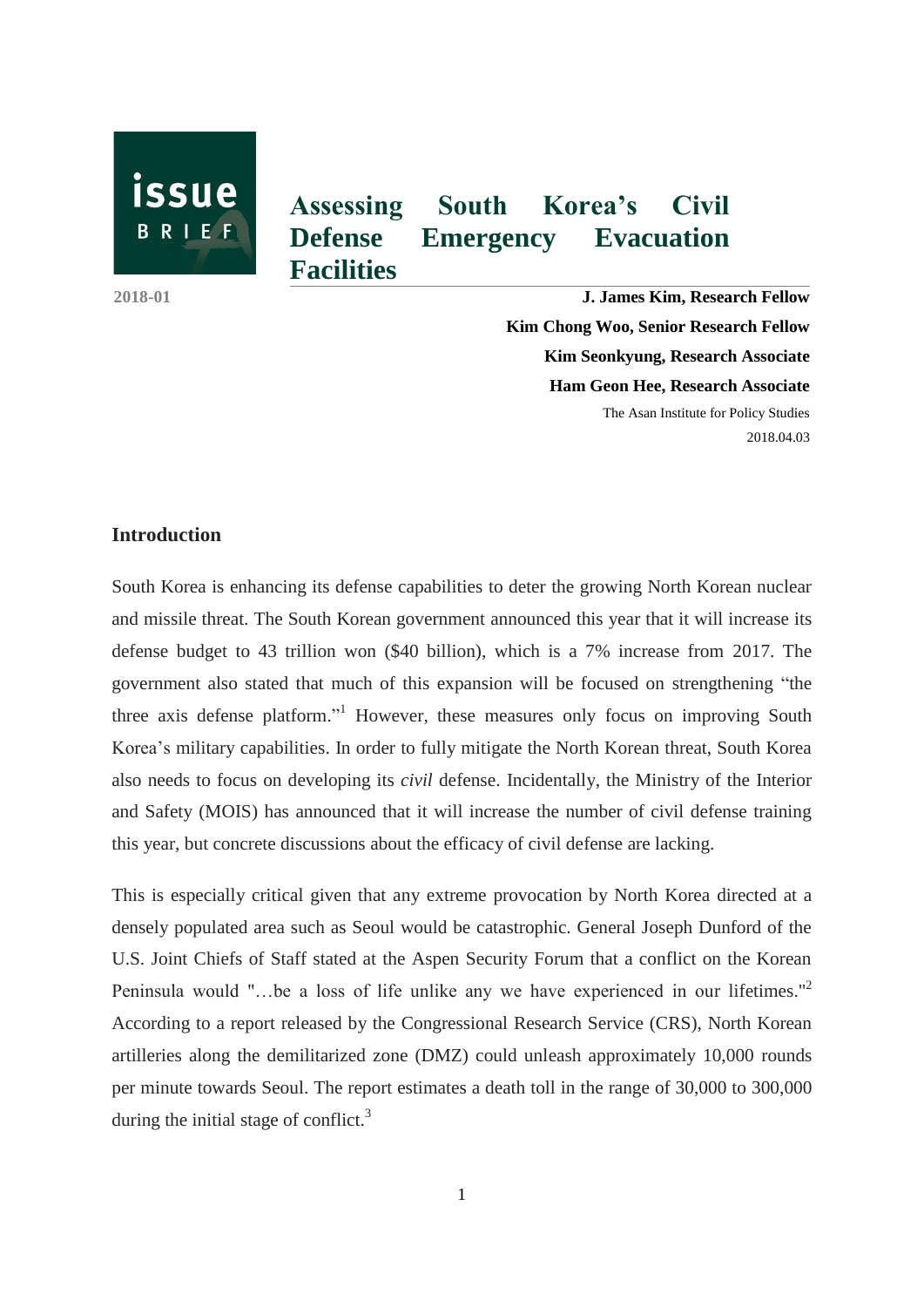One way to minimize a costly fallout is by strengthening civil defense.<sup>45</sup> But how prepared is South Korean civil defense? This brief attempts to provide a first cut assessment by considering the capacity and adequacy of South Korea's civil defense evacuation facilities. The findings show that there is a significant lack of space to accommodate the South Korean population and recommends that the government consider increasing investment on more and better equipped facilities.

## **South Korean Civil Defense Evacuation Facilities**

The Korea Research Institute for National Strategy released a report in October 2016 recommending that the government review the adequacy and efficiency of the evacuation facilities in South Korea.<sup>6</sup> We attempt to follow through with this recommendation by comparing the information on location and size of these facilities made available by the MOIS<sup>7</sup> with data on the South Korean population provided by the Korean Statistical Information Service (KOSIS). 8

To assess the availability of evacuation shelters, we utilize two standards as outlined by the South Korean government. The short-term standard requires that at least  $0.825 \text{ m}^2$  of shelter space is made available for up to 10 hours for one person. The long-term standard requires that each person be allowed 1.43  $m^2$  of shelter space for up to 2~3 days. Table 1 shows the number of people who would not be covered by either of these standards in major cities and provinces.

| City/Province | <b>Total Population</b><br>(2016) | Number of Civilians Not Able to Access<br>an Evacuation Facility |                      |  |
|---------------|-----------------------------------|------------------------------------------------------------------|----------------------|--|
|               |                                   | $0.825m2$ (Short-Term)                                           | $1.43m2$ (Long-Term) |  |
| Seoul         | 9,805,506                         | O                                                                | 166,571              |  |
| Busan         | 3,440,484                         | $\theta$                                                         | 298,744              |  |
| Daegu         | 2,461,002                         | $\theta$                                                         | 137,080              |  |
| Incheon       | 2,913,024                         | 8,273                                                            | 111,455              |  |
| Gwangju       | 1,501,557                         | 0                                                                | 169,422              |  |

**Table 1. Number of Civilians Not Able to Access an Evacuation Facility Under Official Occupant Density Standards**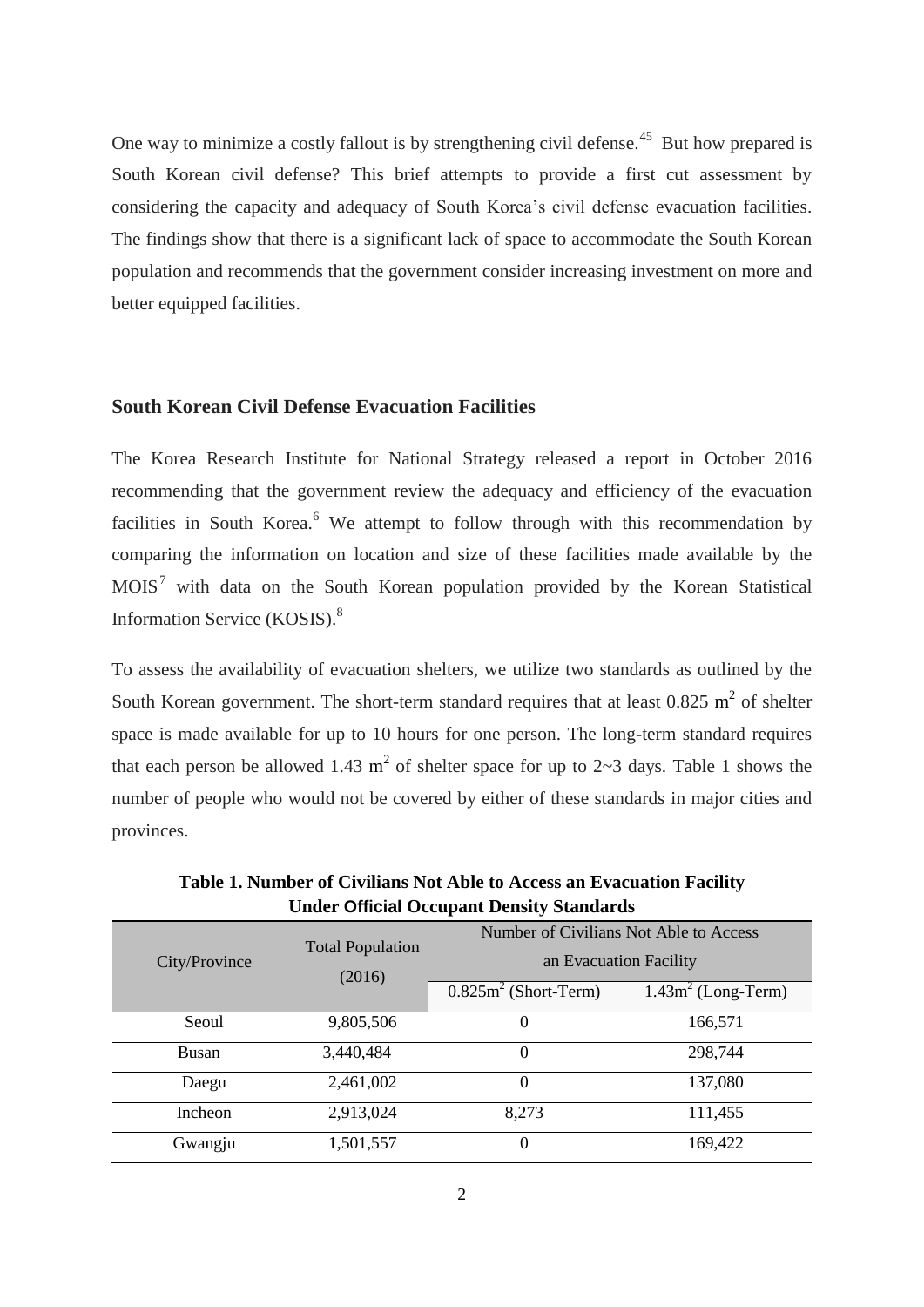| Daejeon           | 1,535,445  | 0                 | $\theta$  |
|-------------------|------------|-------------------|-----------|
| Ulsan             | 1,166,033  | $\overline{0}$    | 51,989    |
| Sejong            | 242,507    | 41,078<br>60,871  |           |
| Gyeonggi-do       | 1,2671,956 | 64,375<br>439,478 |           |
| Gangwon-do        | 1,521,751  | 88,014            | 342,557   |
| Chungcheongbuk-do | 1,603,404  | 180,042           | 724,434   |
| Chungcheongnam-do | 2,132,566  | 301,923           | 862,807   |
| Jeollabuk-do      | 1,833,168  | 112,696           | 585,996   |
| Jeollanam-do      | 1,796,017  | 399,698           | 851,507   |
| Gyeongsangbuk-do  | 2,682,169  | 348,077           | 811,692   |
| Gyeongsangnam-do  | 3,339,633  | 264,146           | 738,692   |
| Jeju-do           | 623,332    | $\theta$          | 178,114   |
| Total (ROK)       | 51,269,554 | 1,808,322         | 6,531,409 |

Source: Ministry of the Interior and Safety, Statistics Korea (2018.01.22)

According to our estimates, there is a shortage of evacuation facilities in the event of both short and long-term crises as defined by the South Korean government. The extent of this shortage is especially acute for long-term emergency. Under the existing standards, over 1.8 million civilians (3.5% of total population) will be crowded out of evacuation facilities for short-term use while more than 6.5 million people (12.7% of total population) will not be able to take shelter for 2~3 days.





Source: The Ministry of the Interior and Safety, Statistics Korea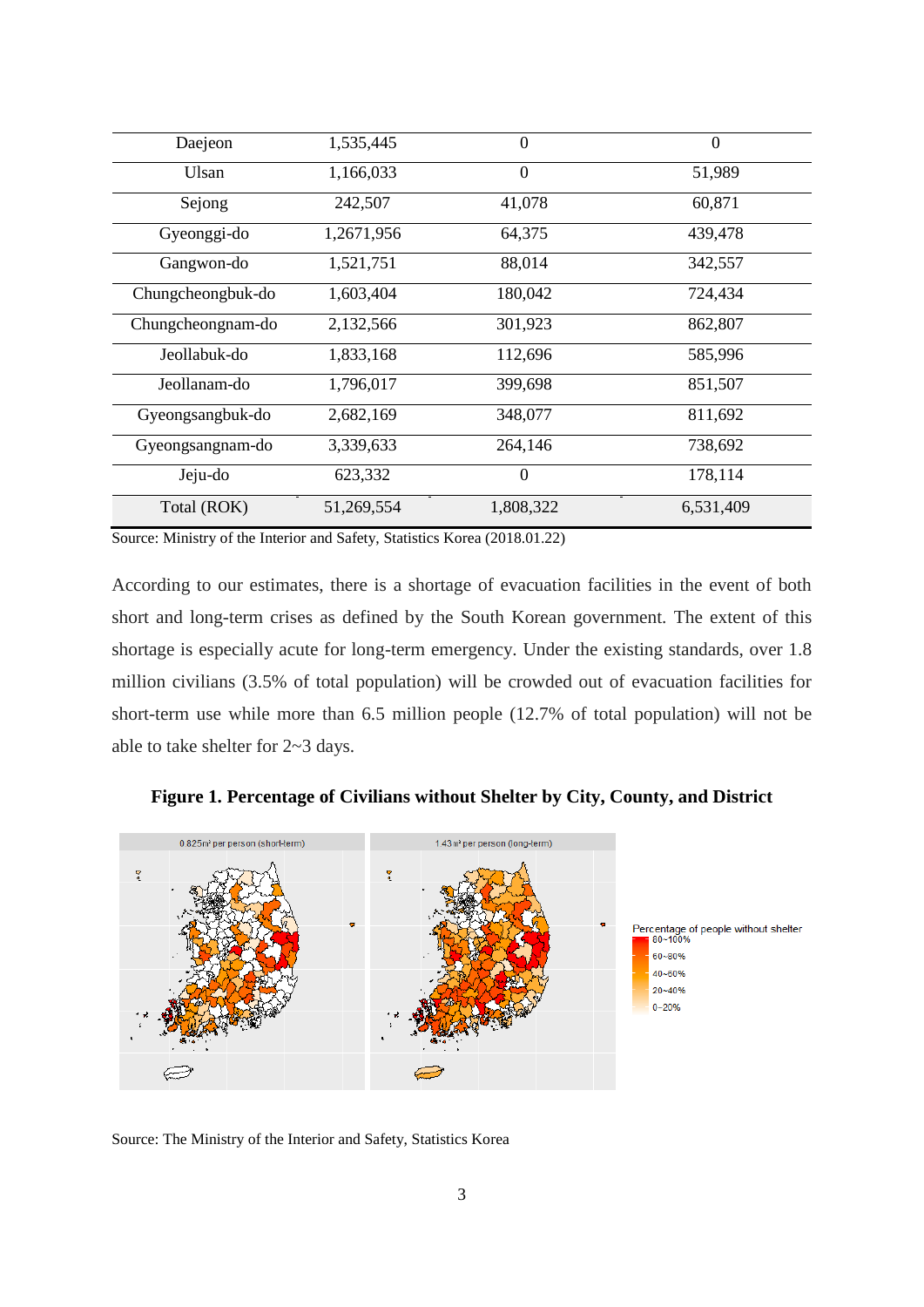Figure 1 shows a more fine-grained analysis of the shortage at the city, county, and district levels. Of the 229 cities, counties, and districts in South Korea, 81 fail to provide enough facilities to accommodate its citizens on a short-term basis while 146 do not have enough facilities for long-term use. To address this shortage, the government will need to provide an additional  $1.5 \sim 9.34 \text{ km}^2$  worth of shelter space spread out across different parts of South Korea.

The lack of adequate shelter space is even more pronounced when we compare South Korea's occupancy standard to that of other countries. As shown in Table 2, the minimum space requirement for single person occupancy is higher in all other countries except for Finland on a short-term basis. The data also suggests that South Korea's evacuation shelters are ill-suited for long-term evacuations.

| <b>USA</b> |         | <b>Switzerland</b> | <b>Sweden</b><br>(short-term) | <b>Finland</b> |          | <b>Germany</b> |
|------------|---------|--------------------|-------------------------------|----------------|----------|----------------|
| Short-     | $Long-$ |                    |                               | Short-         | $Long -$ |                |
| term       | term    | 3.30               | 0.95                          | term           | term     | 1.98           |
| 0.89       | 2.8     |                    |                               | 0.6            | 2.41     |                |

**Table 2. Space Required for Single Occupancy by Country (Unit: m 2 per person)**

Source: Ministry of the Interior and Safety

Figures 2 and 3 show the percentage of civilians without shelter in cities, counties, and districts when the other single occupancy standards are applied to South Korea for both short and long-term evacuations.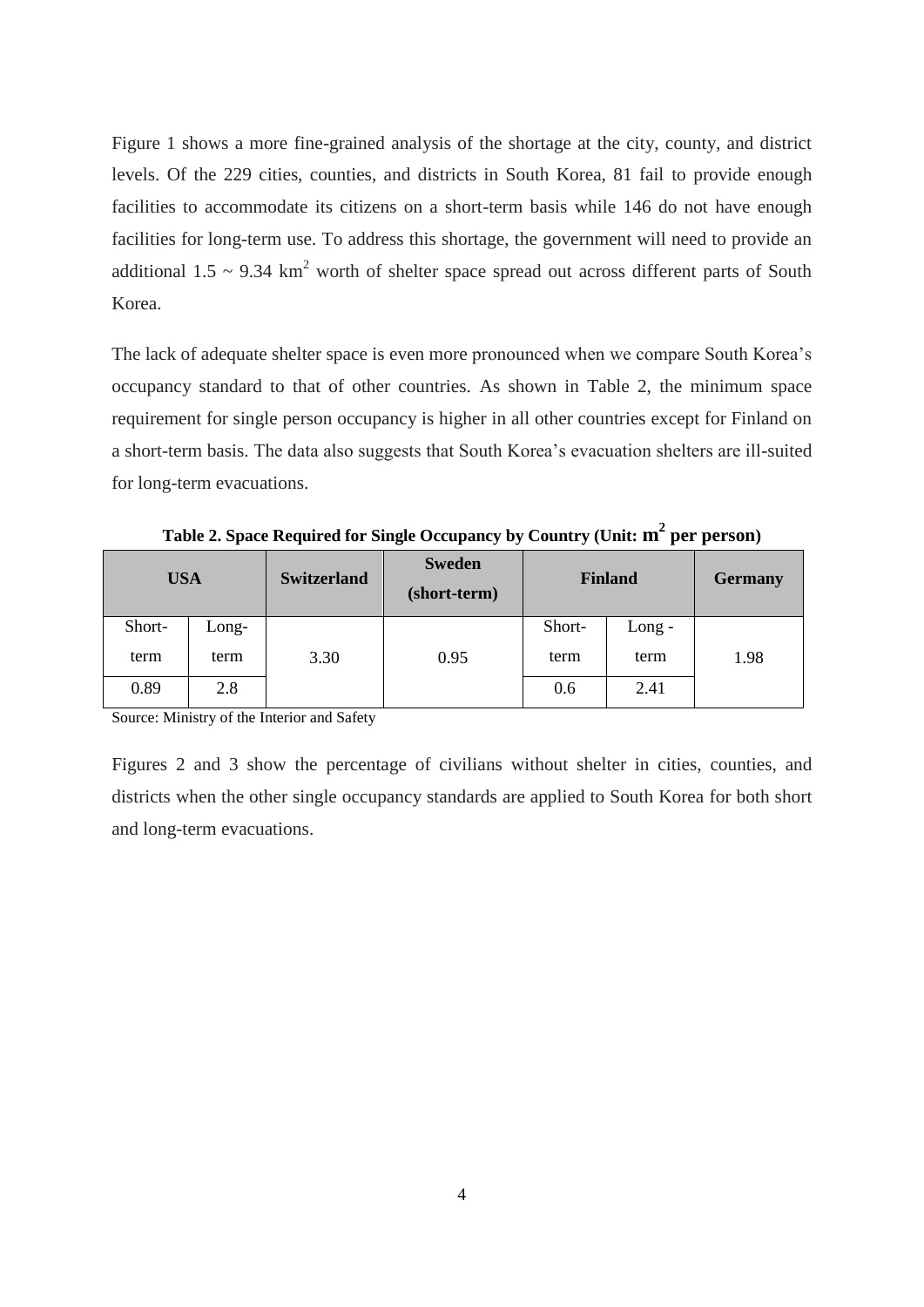**Figure 2. Civilian Population without Shelter in City, County, and District Using Short-Term Single Occupancy Standards in Finland, Sweden, and the U.S.**



Source: The Ministry of the Interior and Safety, Statistics Korea

For short-term usage, over 1.2 million people will still not have access to adequate shelter under the more restrictive standard of Finland (0.6  $m^2$  per person). This figure rises to 2.5 million if Sweden's more generous short-term standard  $(0.95 \text{ m}^2 \text{ per person})$  is applied. The coverage under the US standard is roughly equivalent to that of South Korea since the shortterm standards of these countries are roughly equivalent.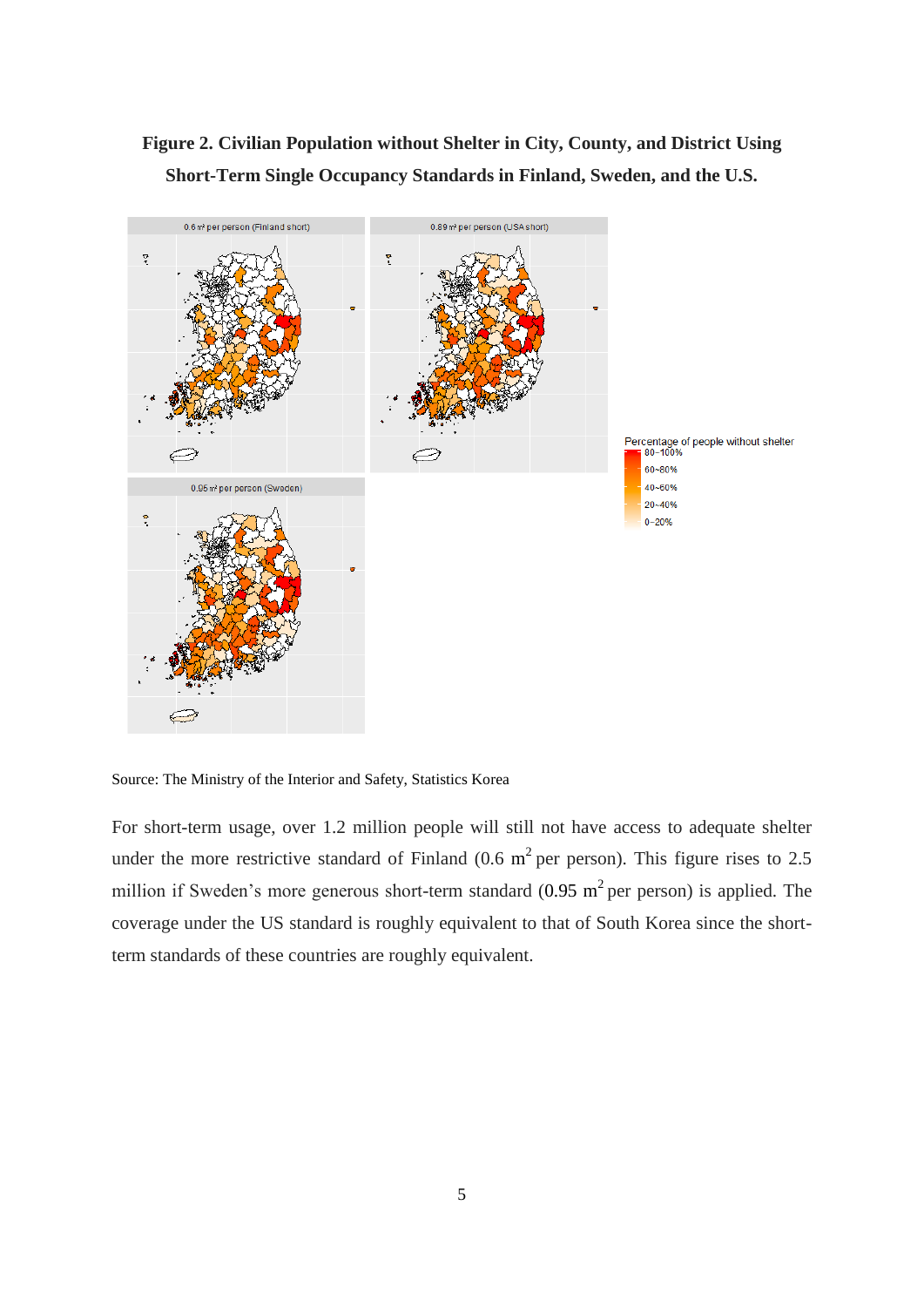# **Figure 3. Civilian Population without Shelter in City, County, and District Using Long-Term Single Occupancy Standards in Germany, Finland, Switzerland, and the U.S.**



Source: The Ministry of the Interior and Safety, Statistics Korea

It is worthwhile pointing out that South Korea's civil defense facilities are grossly inadequate for protection against weapons of mass destruction. Protection from biological, chemical and nuclear weapons require long-term evacuation. However, South Korea's long-term evacuation occupancy standard (1.43 m<sup>2</sup> per person for  $2 \sim 3$  days) is more restrictive than that of Germany, Finland, the US and Switzerland. For instance, facilities in the US and Switzerland can accommodate evacuees for up to 14 days while Germany and Finland's facilities can provide shelter for up to 10 days. If South Korea adopts Germany's standard occupant density of 1.98  $m^2$  per person, 12 million civilians will not have access to evacuation facilities. Nearly half of South Korea's total population would be unable to find shelter if Switzerland's standard occupant density of 3.3  $m<sup>2</sup>$  per person were applied instead.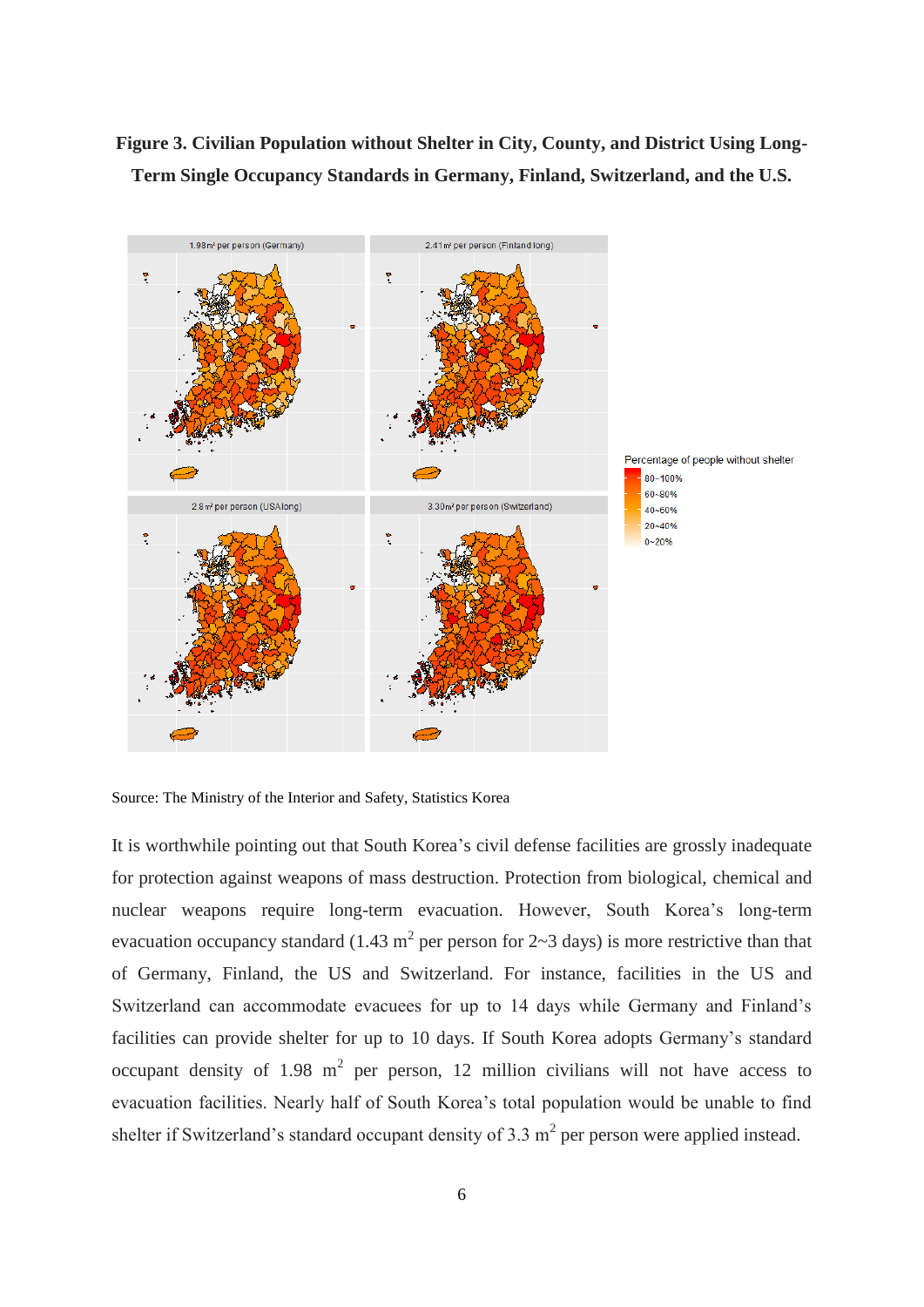The lack of adequate shelter in South Korea is not a problem confined to South Korean citizens. As shown in Figures 4 and 5, there are more than 2 million foreigners living in South Korea. Many of them are from China, Vietnam, the United States, Thailand, and Japan.



**Figure 4. Foreigner Residents in South Korea by Sojourn Status**

#### Source: "Annual report of statistical data on Korean Immigration", Korea Immigration Service



**Figure 5. Foreigner Residents in South Korea by Nationality<sup>9</sup>**

Source: "Annual report of statistical data on Korean Immigration", Korea Immigration Service

In addition to this, more than 13 million tourists visited South Korea in 2017 according to the Korea Tourism Organization. In other words, protection of the civilian population is an international concern that transcends national boundaries.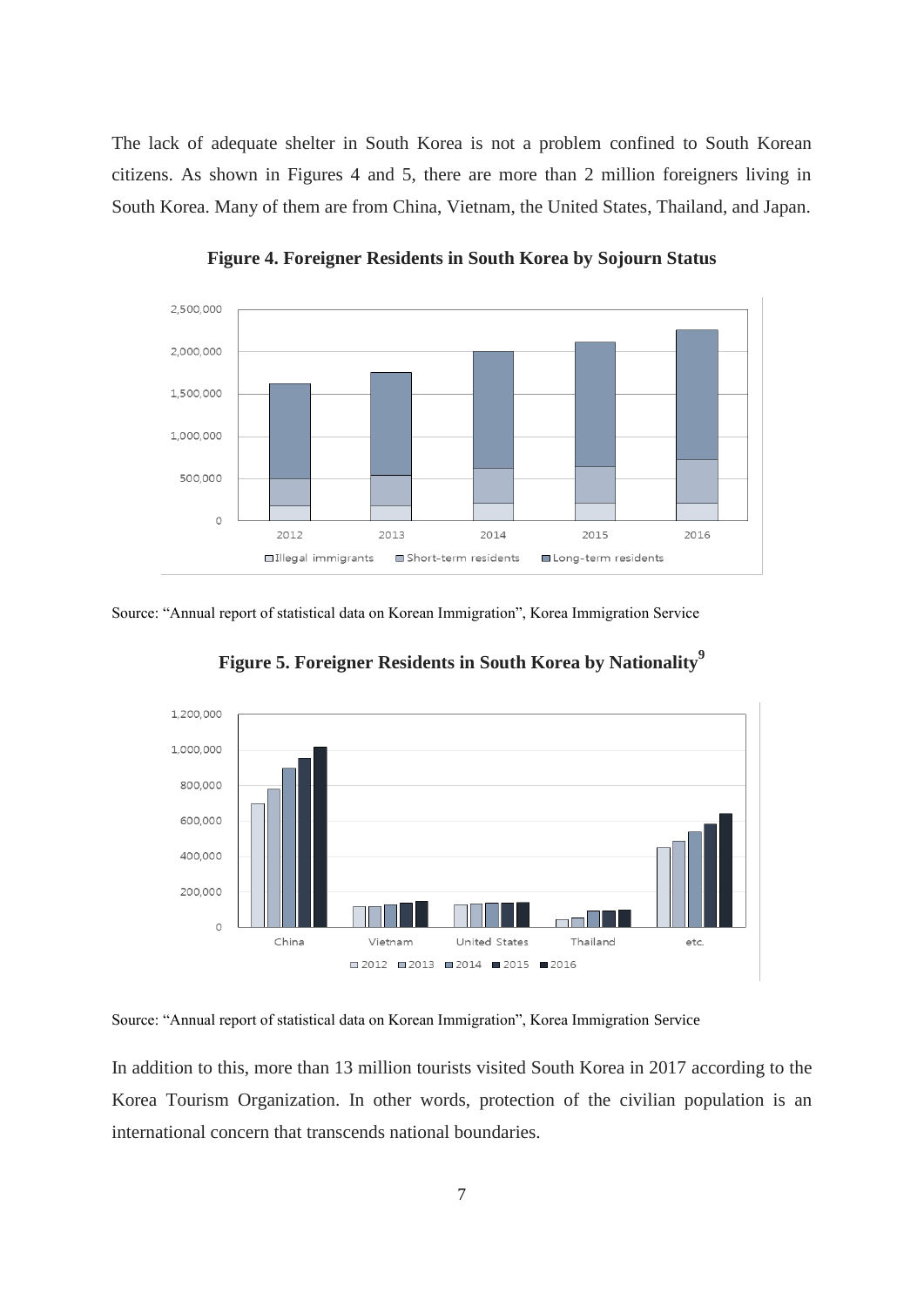

**Figure 6. Foreign tourists visiting South Korea**

Source: Korea Tourism Organization

### **Conclusion**

-

This study has shown that South Korea suffers from a shortage of evacuation facilities and that both Korean-nationals and foreigners do not have adequate protection in the event of a military contingency. In order to reduce causalities, the South Korean government must increase spending on civil defense. We believe that the work should begin with the construction of more evacuation facilities. This study also recommends that the South Korean government conduct a thorough inspection of its existing civil defense facilities and consider ways to improve the quality of these facilities. Installation of blast resistant doors and walls should be provided as are basic supply, such as potable water, sewage, emergency kits, gas masks, and Geiger counters.<sup>10,11</sup> Finally, the government must place greater priority on raising awareness about the importance of emergency management response and civil defense. This is especially the case given that participation rate in civil defense training and personnel have consistently declined over time.<sup>12</sup>

<sup>1</sup> The "three-axis system" refers to South Korea's Kill Chain preemptive strike system, the Korean Air and Missile Defense (KAMD) and the Korean Massive Punishment and Retaliation (KMPR) plan.

<sup>2</sup> The full transcript can be found at: [http://aspensecurityforum.org/media/transcripts/.](http://aspensecurityforum.org/media/transcripts/)

<sup>&</sup>lt;sup>3</sup> Kathleen J. McInnis, Andrew Feickert, Mark E. Manyin, Steven A. Hildreth, Mary Beth D. Nikitin, Emma Chanlett-Avery, "The North Korean Nuclear Challenge: Military Options and Issues for Congress," *Congressional Research Service,*  November 6, 2017[. https://fas.org/sgp/crs/nuke/R44994.pdf](https://fas.org/sgp/crs/nuke/R44994.pdf)